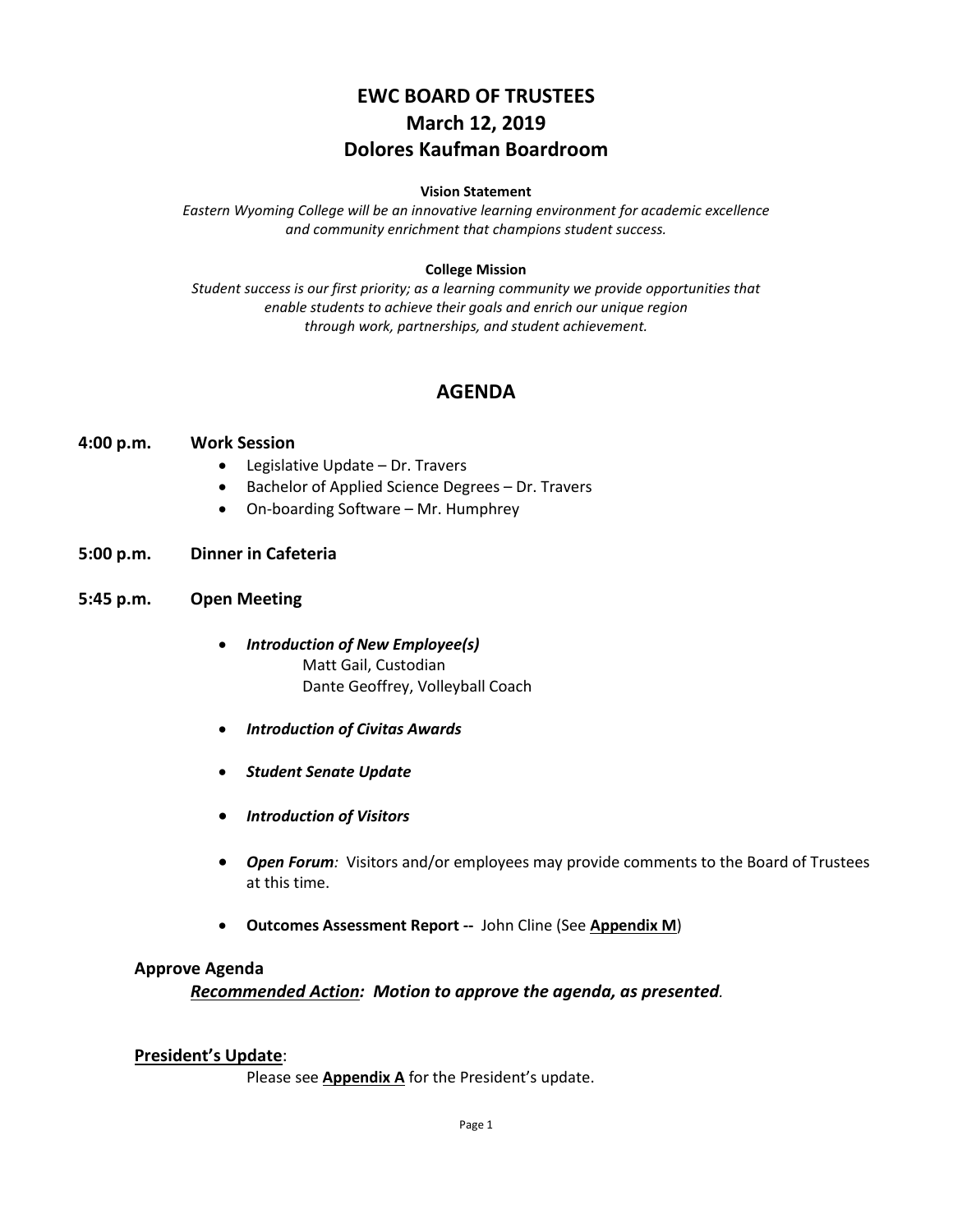### **Approve Consent Agenda** – **Appendix B**

*Trustees, please contact Dr. Travers with any questions prior to the board meeting.*

• **Approve Minutes**: *Please see Appendix B1 for the minutes from the February 12, 2019 meeting and executive session.*

*Prepared by Holly Branham, Executive Assistant to the President/Board of Trustees*

• **Approve Resignation of Lori Britton, Douglas Campus Biology Instructor**: *Lori Britton has submitted her letter of resignation effective at the end of her contract May 14, 2019.*

*Prepared by Human Resources Office*

- **Approve Request to Seek Bids for Campus Fire Alarm/Emergency Notification Upgrade Project**: *We are requesting permission to pursue bids for the campus wide Fire Alarm replacement/Emergency notification upgrade project. The engineers estimate the balance of the project is \$450,000. Prepared by Mr. Kwin Wilkes, VP for Administrative Services & Mr. Keith Jarvis, Director of Physical Plant*
- **Approve Request to Seek Bids for Activities Center Backup Generator Project***: We are also requesting permission to pursue bids for the replacement of the Activity Center emergency generator. The existing generator is no longer repairable and needs replaced. The plans are to increase the capacity of the generator to also include the IT servers and supporting equipment. The engineers estimate the cost of this project to be \$200,000.*

*Prepared by Mr. Kwin Wilkes, VP for Administrative Services & Mr. Keith Jarvis, Director of Physical Plant*

• **Approve Request to Seek Bids for Vet Tech Labs Renovation Project**: *We are requesting permission to pursue bids for the renovation of Vet Tech Lab rooms 104 & 111. The architect cost estimate is \$241,103 and \$200,741, respectively.*

> *Prepared by Mr. Kwin Wilkes, VP for Administrative Services & Mr. Keith Jarvis, Director of Physical Plant*

• **Ratify Resignation of Ed Meyer, HR Director**: *On February 18, 2019, the Trustees were polled and unanimously approved Mr. Meyer's resignation. As a result, the HR Office immediately advertised the position.*

*Prepared by Human Resources Office*

• **Ratify Setting Activity & Use Fees Cap at 15 Credit Hours for Academic Year 2019-2020**: *In October, the Wyoming Community College Commission set tuition rates for academic year 2019-2020 and approved increasing the cap on tuition from 12 to 15 credit hours. It is proposed that the cap on EWC activity & use fees also be set at 15 credits to align with the tuition cap set by the Commission. Prepared by Mr. Kwin Wilkes, Vice President for Administrative Services*

*Recommended Action: Motion to approve the consent agenda, as presented.*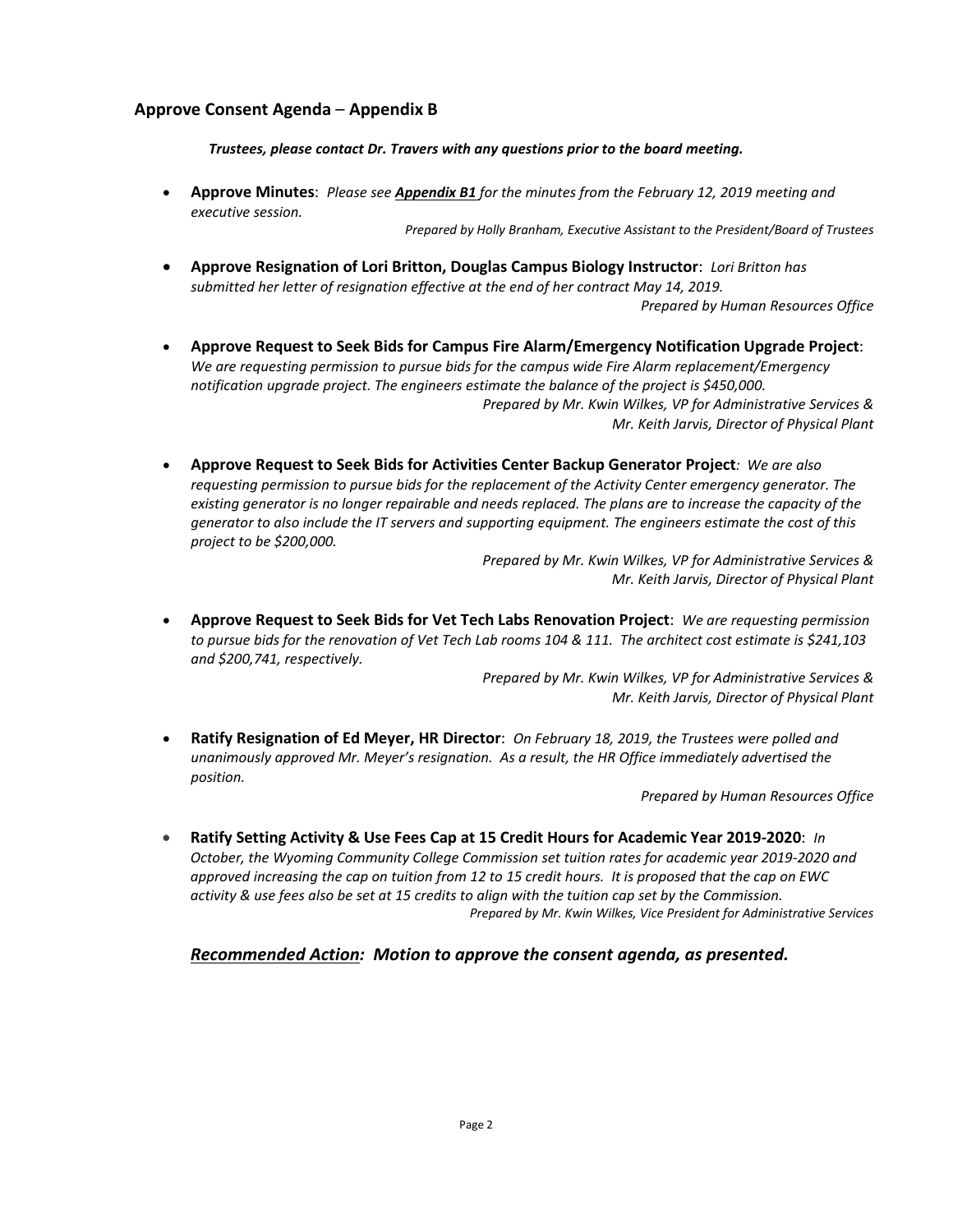## **Action Items**

## **Approve Financial Report**

Please see **Appendix C** for the written financial report.

*Prepared by Mr. Kwin Wilkes, Vice President for Administrative Services*

### *Recommended Action: Motion to approve the financial report, as presented.*

#### **Approve Appointment of Kwenna M. Swanson to the Position of Douglas Nursing Instructor**

The selection committee recommends, and Dr. Travers concurs, offering the Douglas Nursing instructor position to Kwenna Swanson. Ms. Swanson is currently serving as an adjunct instructor for the Douglas nursing program.

*Prepared by Human Resources Office*

## *Recommended Action: Motion to approve the appointment of Kwenna M. Swanson to the position of Douglas Nursing instructor, as presented.*

## **Information Items**

#### **Faculty Senate Update**:

The Leadership Team voted to approve the professorship titles brought forward by Faculty Senate and Academic Services. The associated rules are out for comment to the college at this time. Faculty Senate continues to meet monthly, and has begun a discussion of overload/adjunct compensation. *Prepared by Kelly Strampe, Faculty Senate President*

#### **Human Resources Update**:

Please see **Appendix D** for the HR update.

*Prepared by Mr. Edward Meyer, Director of Human Resources*

#### **Institutional Development Update**:

Please see **Appendix E** for the Development update.

*Prepared by Mr. John Hansen, Director of Institutional Development*

### **Staff Alliance Update**:

The Staff Alliance distributed a "Doodle Poll" to all members asking them to vote on where we will spend our "Fitness Challenge" day/hike this year. The choices were: Ayers Natural Bridge, Vedauwoo Recreation Area and Fort Laramie National Historic Site. We had a total of 27 responses to our poll. The winning destination is Ayres Natural Bridge! Our annual "Fitness Challenge Hike "will take place on Thursday, May 16. Tentative plans are to leave the college parking lot at 9:00am and returning mid to late afternoon. All staff alliance members are encouraged to take this Fitness Challenge for their physical health, mental health and comradery with their fellow workers. We are all hoping that the weather will be in our favor!

The March "Staff Spotlight" offers a collage of events that the alliance thought were necessary to highlight.

*Prepared by Ms. Sue Schmidt, Staff Alliance Chair*

#### **Student Services Update:**

Please see **Appendix F** for the Students Services update.

*Prepared by Mr. Roger Humphrey, Vice President for Student Services*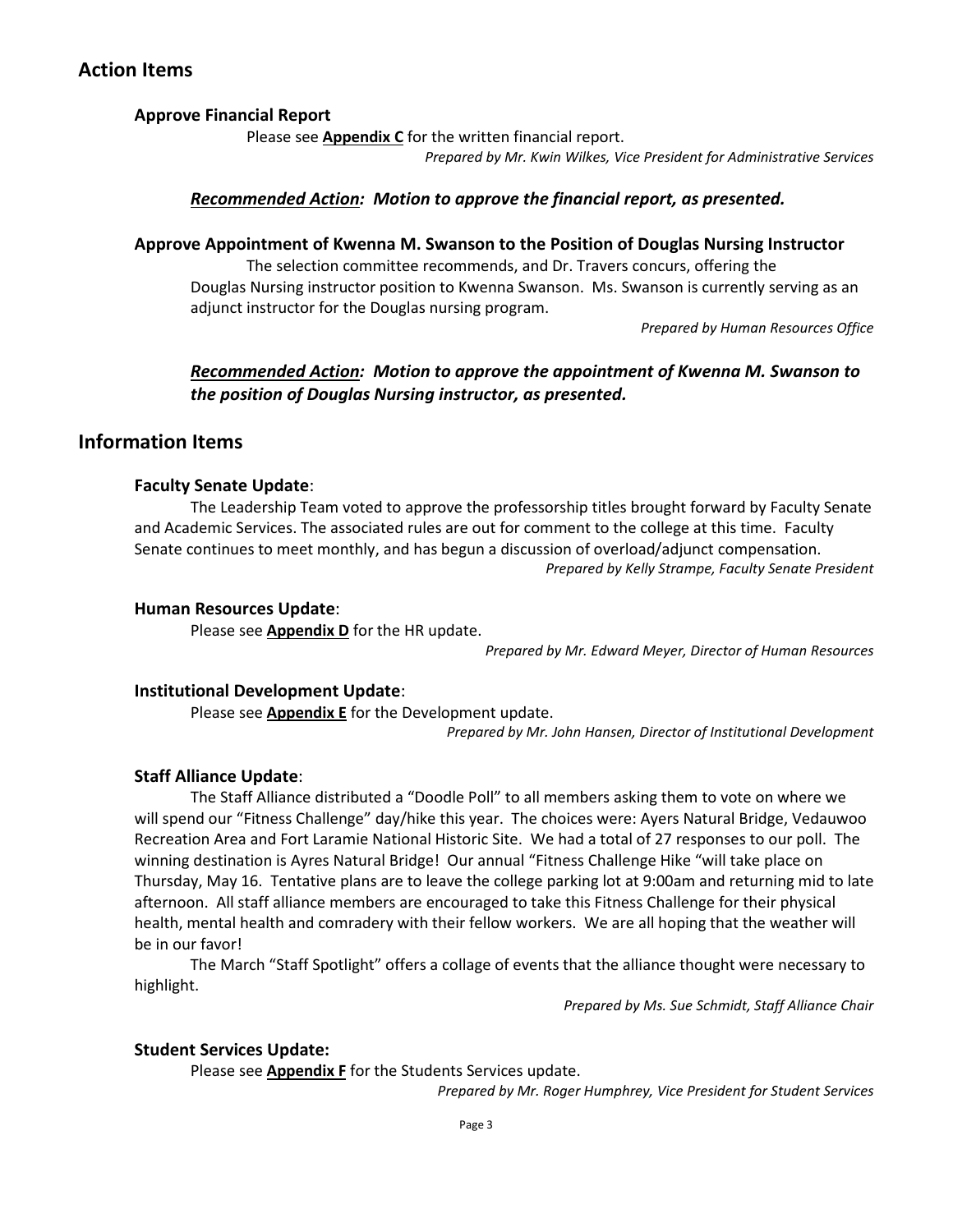### **Academic Services Update:**

Please see **Appendix G** for the Academic Services update.

*Prepared by Ms. Heidi Edmunds, Vice President for Academic Services*

o **Fall 2018 Enrollment Summary**: As noted in the Executive Summary, the Fall 2018 headcount decreased 4.8% and the Full Time Equivalency (FTE) decreased 2.6% compared to Fall 2017. Full-time headcount was down 3 students and part-time headcount was down 77 students resulting in a total decrease of 80 students. The number of students who attended EWC for the first time in Fall 2018 was up 26 full-time students and down 96 part-time students. The number of students who had attended EWC any time prior to Fall 2018 was down 29 full-time students and up 19 part-time students. Goshen County was down 39 full-time and down 21 part-time students, and Outreach increased by 36 full-time and decreased by 56 part-time students. Goshen County decreased by 50.50 FTE, and Outreach increased by 20.83 FTE. Outreach accounted for 43.8% of the FTE. Please see **Appendix H** for the complete enrollment summary.

*Prepared by Ms. Heidi Edmunds, Vice President for Academic Services*

### **College Relations Update**:

Please see **Appendix I** for the College Relations update.

*Prepared by Ms. Tami Afdahl, Director of College Relations*

#### **Construction Projects and Major Maintenance Update**:

Please see **Appendix J** for current construction projects and major maintenance projects.

*Prepared by Mr. Kwin Wilkes, Vice President for Administrative Services and Mr. Keith Jarvis, Director of Physical Plant*

#### **Douglas Campus Update**:

Please see **Appendix K** for the Douglas Campus update. *Prepared by Ms. Margaret Farley, Associate Vice President for Academic Services*

#### **Trustee Topics**

• **ACCT Annual Leadership Congress**, October 16-19, 2019, San Francisco, California (See **Appendix L**)

#### **Executive Session – Personnel**

*Recommended Action: Motion to approve adjourning to executive session to discuss personnel.*

### **Adjournment**